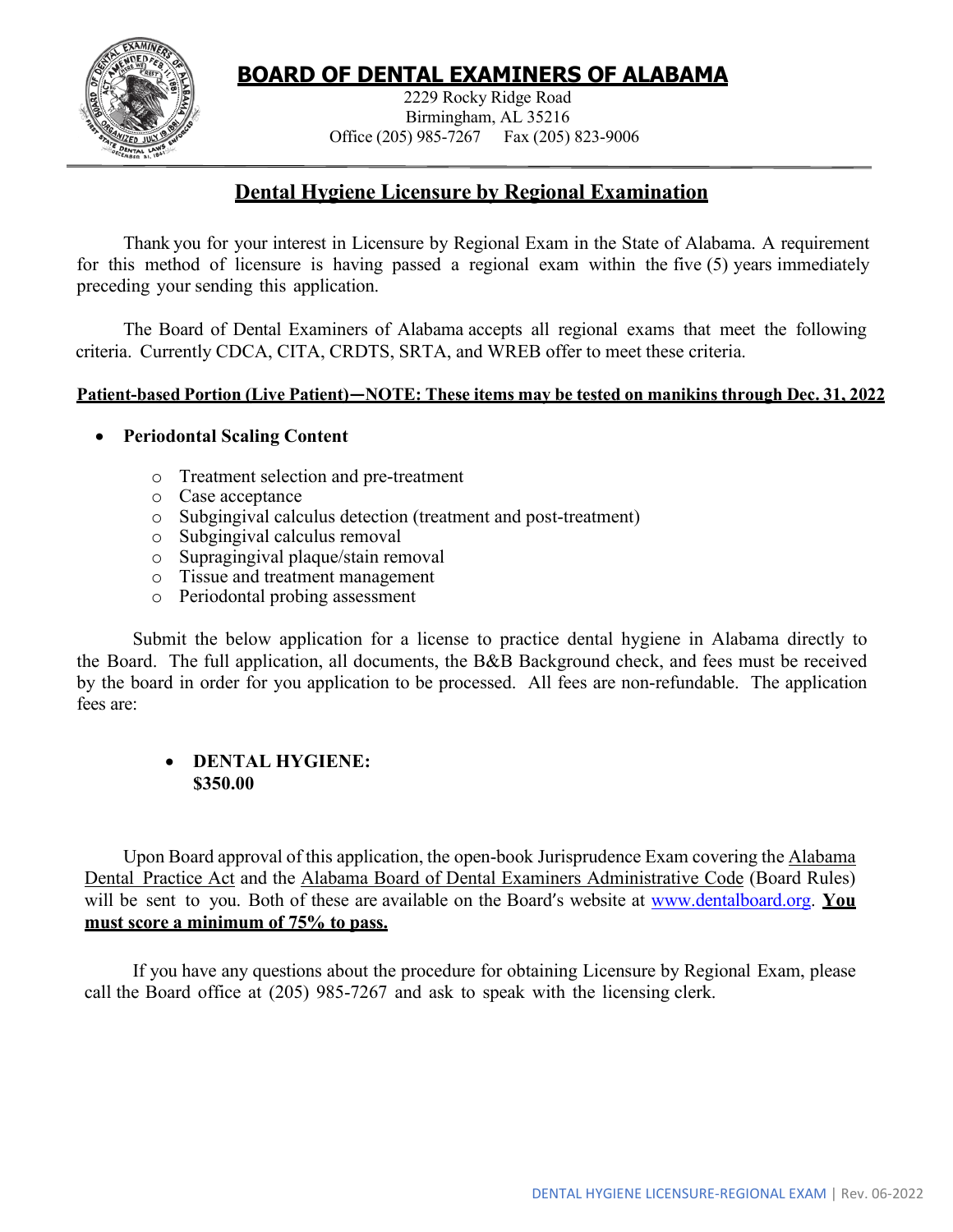

# **BOARD OF DENTAL EXAMINERS OF ALABAMA**

2229 Rocky Ridge Road Birmingham, AL 35216 Office (205) 985-7267 Fax (205) 823-9006

## **Dental Hygiene Licensure by Regional Examination**

### **EACH APPLICATION MUST CONTAIN THE FOLLOWING (Checklist):**

- $\Box$  Complete the application and have it notarized
- $\Box$  Order your official dental hygiene transcript with degree conferred to be sent directly to the Board office
	- $\blacksquare$  Or emailed to [linda@dentalboard.org](mailto:linda@dentalboard.org)
- $\Box$  Apply and pay for a background report from B&B Reporting, Inc. To apply for the background check, click on this link:  $B & B$  Link for Background Check
- Release your National Board scores to the Board of Dental Examiners of Alabama
- $\Box$  Attach the required documents:
	- Two  $(2)$  "Testimony of Moral Character" affidavits
	- Proof of Hepatitis-B series OR proof of titer
	- Current CPR certification (must have been an "in-person" course)
	- Proof of 2 hours of continuing education on Infection Control
	- Copy of state driver's license or state ID card
	- Copy Declaration of Citizenship and Lawful Presence of an Alien Resident form, and all required supporting documents. The form is available at [Declaration of Citizenship and Legal Resident Form.](https://www.dentalboard.org/wp-content/uploads/2022/02/Citizenship-with-lists.pdf)
- Check/Money Order for **\$350.00** payable to the Board of Dental Examiners of Alabama (BDEAL)

Completed application, fee, and all required documents must be sent to:

**Board of Dental Examiners of Alabama 2229 Rocky Ridge Road Birmingham, AL 35216**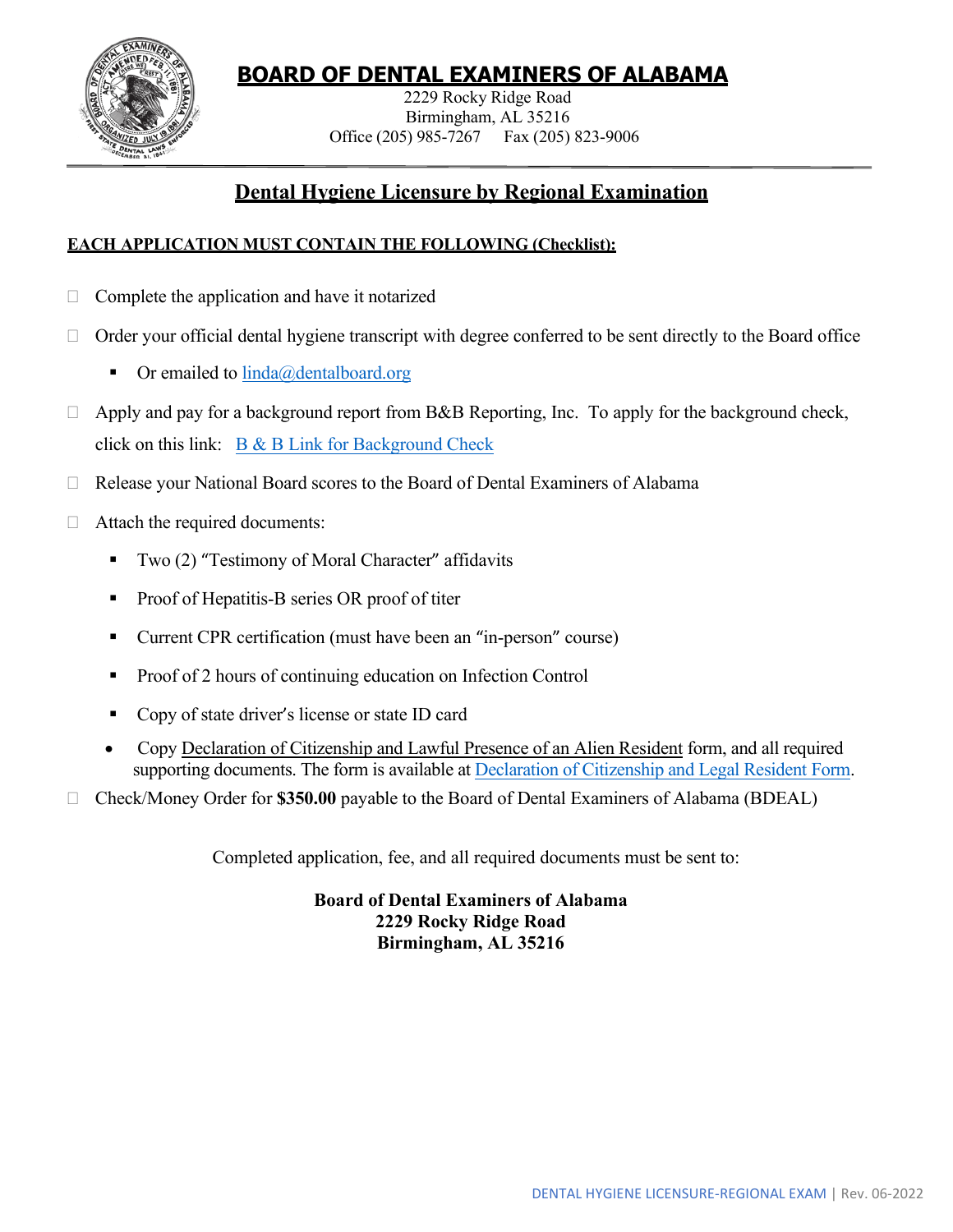

### Alabama Dental Hygiene Licensure by Regional Exam Application

#### **Board of Dental Examiners of Alabama** 2229 Rocky Ridge Rd Birmingham, Alabama 35216  $(205)$  985-7267

TYPE OR PRINT LEGIBLY. Read carefully before answering. Each question must be answered fully, truthfully and accurately. All supporting data requested must accompany this application. If the space for any answer is insufficient, the applicant must complete the answer on a separate page, signed by him/her, specifying the number of the question, which it relates to, and enclose with this application.

I hereby make application for licensure by examination, for issuance to me of a certificate of qualification as a Dental Hygienist, all in accordance with and subject to the laws of Alabama and the rules and regulations of the Board of Dental Examiners of Alabama.

| (First Name)                                                                                                  | (Middle Name) | (Last Name)                                                                                                                                                                                                                              |         | (Social Security #)                                                                                                            |
|---------------------------------------------------------------------------------------------------------------|---------------|------------------------------------------------------------------------------------------------------------------------------------------------------------------------------------------------------------------------------------------|---------|--------------------------------------------------------------------------------------------------------------------------------|
| a) Tresent Resident Address (Street, City, State & Zip Code)                                                  |               |                                                                                                                                                                                                                                          |         |                                                                                                                                |
|                                                                                                               |               |                                                                                                                                                                                                                                          |         | (Area Code & Phone #)                                                                                                          |
|                                                                                                               |               |                                                                                                                                                                                                                                          |         |                                                                                                                                |
|                                                                                                               |               | b) Office Address                                                                                                                                                                                                                        |         | (Area Code & Phone #)                                                                                                          |
|                                                                                                               |               |                                                                                                                                                                                                                                          |         |                                                                                                                                |
|                                                                                                               |               | c) Treferred Mailing Address                                                                                                                                                                                                             |         | (Area Code & Phone #)                                                                                                          |
|                                                                                                               |               |                                                                                                                                                                                                                                          |         |                                                                                                                                |
| Email Address: No. 2014 19:00 19:00 19:00 19:00 19:00 19:00 19:00 19:00 19:00 19:00 19:00 19:00 19:00 19:00 1 |               |                                                                                                                                                                                                                                          |         |                                                                                                                                |
|                                                                                                               |               |                                                                                                                                                                                                                                          |         |                                                                                                                                |
|                                                                                                               |               | the reason thereof, and inclusive dates so known: the contract of the contract of the contract of the contract of the contract of the contract of the contract of the contract of the contract of the contract of the contract           |         |                                                                                                                                |
|                                                                                                               |               |                                                                                                                                                                                                                                          |         |                                                                                                                                |
|                                                                                                               |               |                                                                                                                                                                                                                                          |         | If change was made by court order, enclose herein a Certified Copy of such order. (If female, state maiden name if applicable) |
|                                                                                                               |               |                                                                                                                                                                                                                                          |         |                                                                                                                                |
|                                                                                                               |               |                                                                                                                                                                                                                                          |         |                                                                                                                                |
|                                                                                                               |               | (City)                                                                                                                                                                                                                                   | (State) | (County)                                                                                                                       |
|                                                                                                               |               | Height ________ Weight ________ Sex _______ Color of Hair _________ Eyes ________ Complexion _______                                                                                                                                     |         |                                                                                                                                |
|                                                                                                               |               |                                                                                                                                                                                                                                          |         |                                                                                                                                |
|                                                                                                               |               |                                                                                                                                                                                                                                          |         |                                                                                                                                |
|                                                                                                               |               | Hepatitis Immunizations $\frac{1}{1^{3t}}$ $\frac{1}{1^{3t}}$ $\frac{1}{1^{3t}}$ $\frac{1}{1^{3t}}$ $\frac{1}{1^{3t}}$ $\frac{1}{1^{3t}}$ $\frac{1}{1^{3t}}$ $\frac{1}{1^{3t}}$ $\frac{1}{1^{3t}}$ $\frac{1}{1^{3t}}$ OR: Titer Enclosed |         |                                                                                                                                |
|                                                                                                               |               |                                                                                                                                                                                                                                          |         |                                                                                                                                |
|                                                                                                               |               |                                                                                                                                                                                                                                          |         |                                                                                                                                |
| CPR Certification Date 1 / 1                                                                                  |               |                                                                                                                                                                                                                                          |         | Course Date for Infectious Disease Training Theory Alleman Market Market Market M                                              |
|                                                                                                               |               |                                                                                                                                                                                                                                          |         |                                                                                                                                |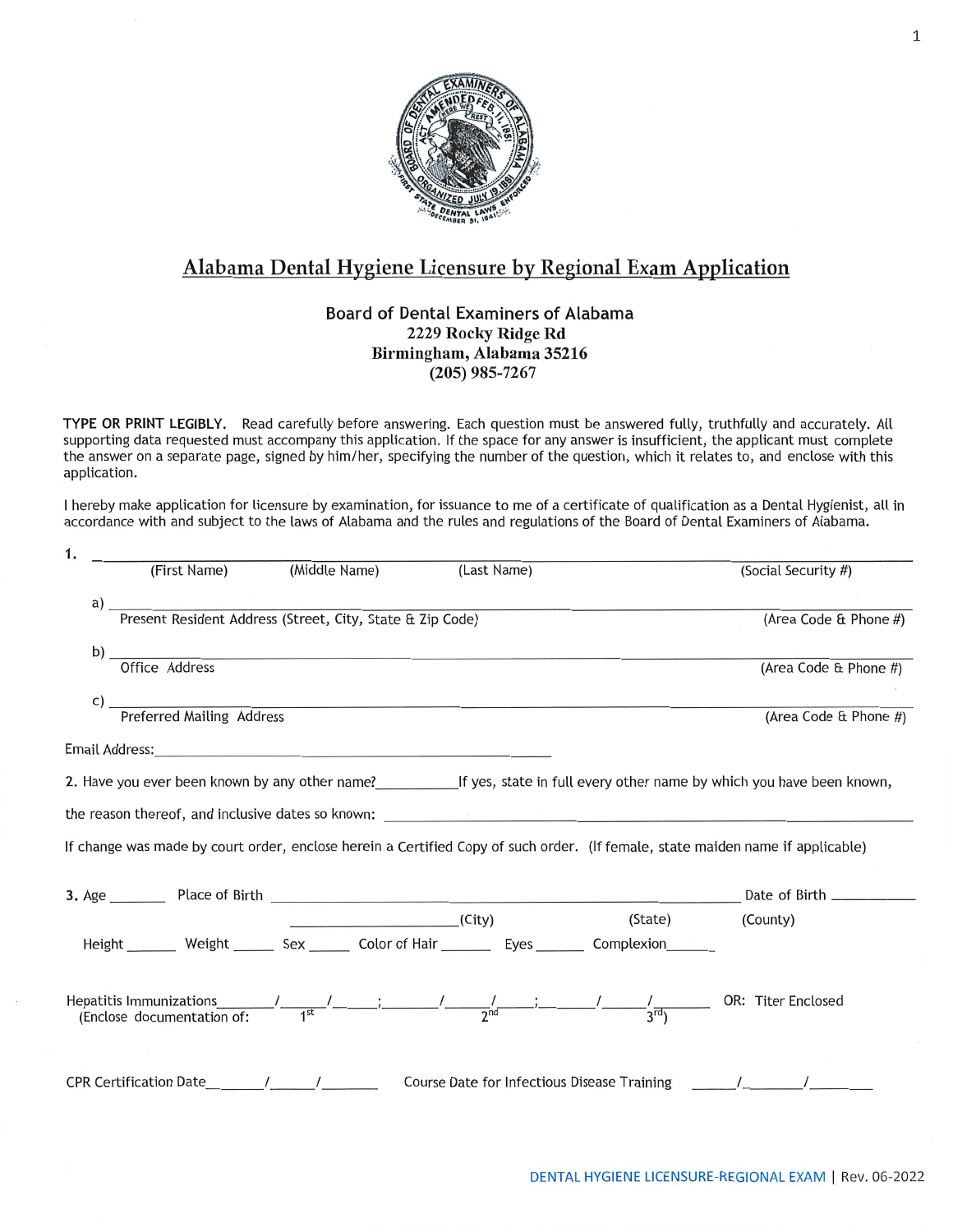**Please check the appropriate response.** Except for question #1, if, yes, please furnish (on separate page) a written statement. As to convictions or actions against license, include dates, name, and nature of offense, identification of court or license entity and any penalty and punishment imposed.

1. Are you a United States citizen? Yes

If no, explain current residential status and provide a copy of immigration status. If born outside the United States, provide a copy of your Driver's License and proof of United States Citizenship (certification of citizenship, naturalization certificate, record of birth or citizen abroad, or passport.)

- 2. Have you ever been convicted of a felony or a misdemeanor involving moral turpitude? Yes No
- 3. Have you ever been convicted of violating any federal or state laws relating to narcotics or controlled substances?  $Yes$  No
- 4. Have you ever undergone treatment for any substance or alcohol abuse or problems? Yes No
- 5. Have you been afflicted with a contagious or infectious disease? (Do not list childhood diseases.) Yes No
- 6. Have you ever taken a dental hygiene (clinical) examination given by another Board or testing agency? Yes No

If yes, list Board/Testing Agency, dates and status.

| 7. Have you ever been refused or denied a license or permit in any state? |     | $Yes$ No |  |
|---------------------------------------------------------------------------|-----|----------|--|
| 8. List all states in which you hold a license.                           |     |          |  |
| 9. Has any action been taken against your license in any other state?     | Yes | Nol      |  |
| 10. Is there an action pending against your license?                      | Yes |          |  |

- 11. What school conferred your degree, state located, date, and what degree did you earn?
- 12. (A) I hereby give permission to the Board of Dental Examiners of Alabama to secure additional information concerning me or any statement in this application from any person or any source the Board may desire. I further agree to submit to questioning by the Board or any member thereof, and to substantiate my statements, if desired by the Board.

 $\_$  , and the contribution of the contribution of the contribution of the contribution of  $\mathcal{L}_\text{max}$ 

(B) I have attached a certified check or money order made payable to the Board of Dental Examiners of Alabama.

(C) I understand the application in its entirety must be received, in order for the jurisprudence exam to be scheduled.

(D) I, the applicant herein, state and depose that all facts, statements, and answers contained in this application are true and correct; I am not omitting any information which might be of value to the Board in determining my qualifications and character, whether it is called for or not; and I agree that any falsification, from this or any future examination given by the Board of Dental Examiners of Alabama, and such falsifications, omissions, or withholding shall serve as sufficient grounds for the suspension, cancellation or revocation of my Alabama Dental Hygiene License if it is not discovered until after issuance.

Applicant Signature

\_\_\_\_\_\_\_\_\_\_\_\_\_\_\_\_\_\_\_\_\_\_\_\_\_\_\_\_\_\_\_\_\_\_\_\_\_\_\_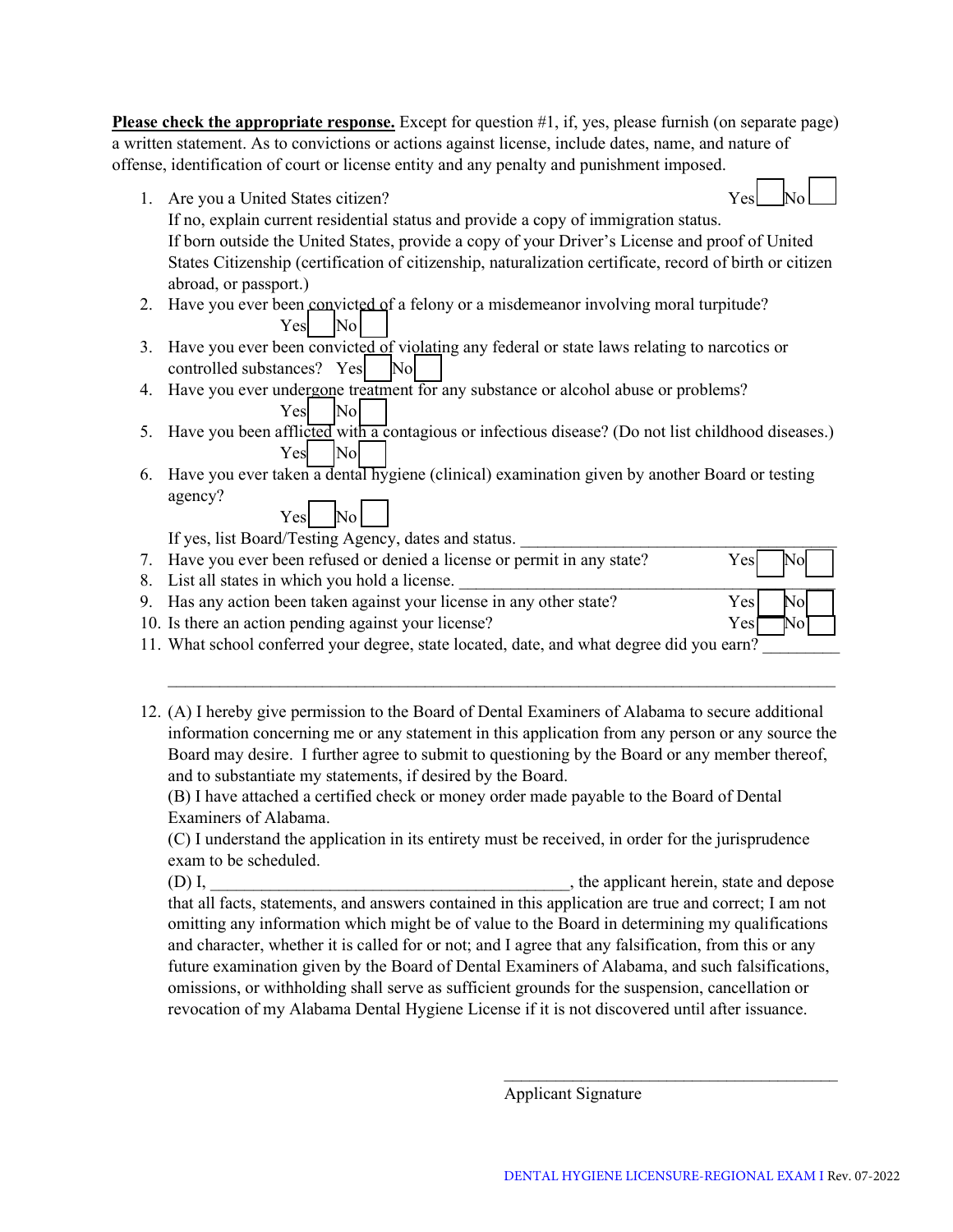State of: the contract of the contract of the contract of the contract of County of:

Before me, the undersigned authority, on this day personally appeared \_\_\_\_\_\_\_\_\_\_

Who after being duly sworn by me on his/her oath that all facts, statements and answers contained in this application are true and correct in every respect, and that the attached photograph is a true likeness of the applicant.

Sworn and subscribed to before me, this \_\_\_ day of \_ \_\_\_\_\_\_\_\_ , 20 \_\_\_\_\_ , to certify which witness my hand and official seal of office.

÷.

Notary Public

SEAL County of \_\_\_\_\_\_ State of \_\_\_\_\_\_\_\_ \_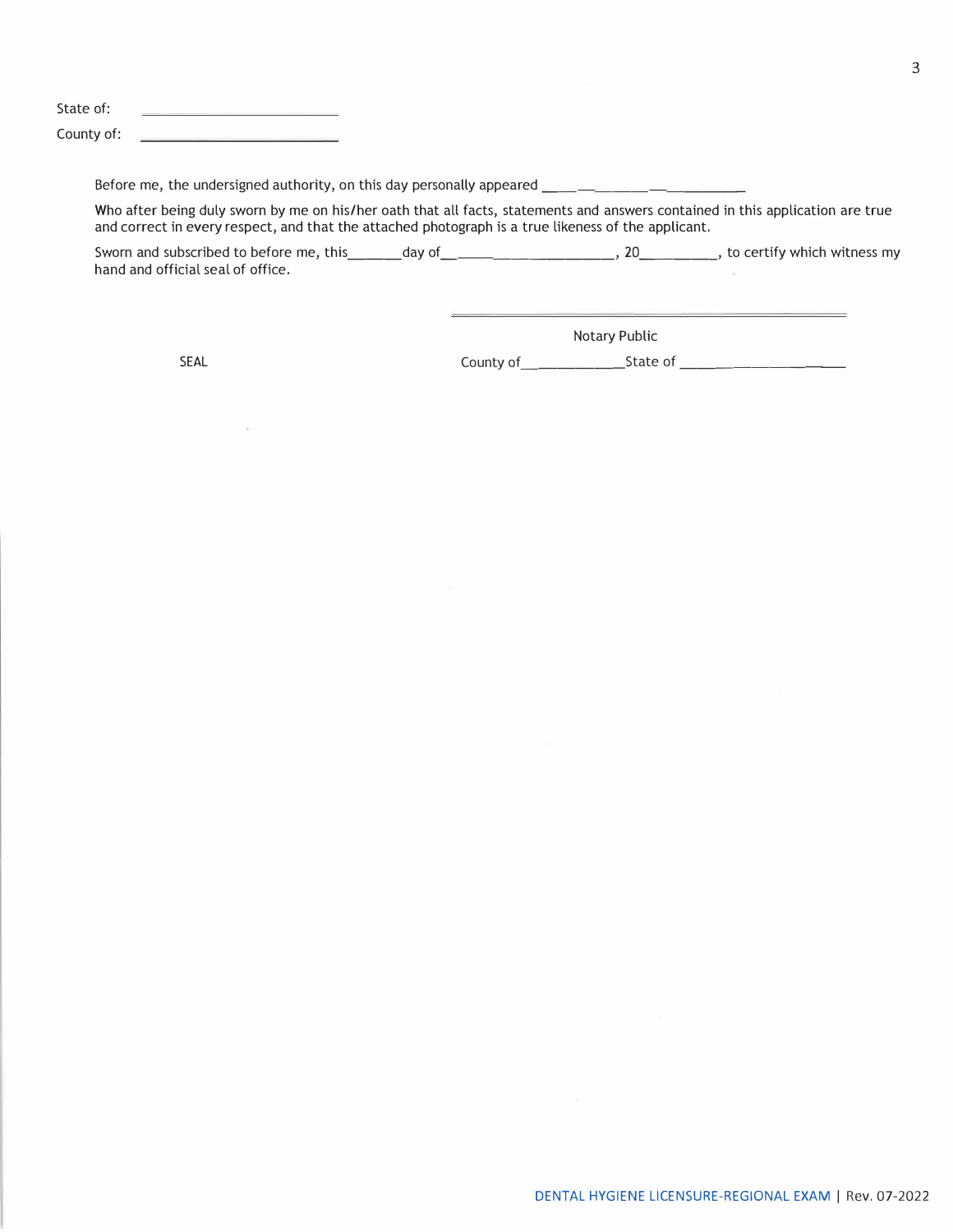**TESTIMONIAL OF MORAL CHARACTER**

I offer the following character reference, who is not related to me nor a teacher at any dental school I attended.

This certifies that I have been personally acquainted with

for \_\_\_\_\_\_\_\_\_\_\_\_ years, that I know him/her to be of good moral character, and hereby recommend him/her to the Board of Dental Examiners of Alabama as entirely worthy of a license to practice dentistry or dental hygiene in the state of Alabama pursuant to law.

Signature Date Date Communications and the Date Date Date Date

Address

**MAIL OR EMAIL OR FAX THIS FORM DIRECTLY TO: Board of Dental Examiners of Alabama 2229 Rocky Ridge Rd, Birmingham, AL 35216 email[: linda@dentalboard.org](mailto:linda@dentalboard.org) Fax: 205-823-9006**